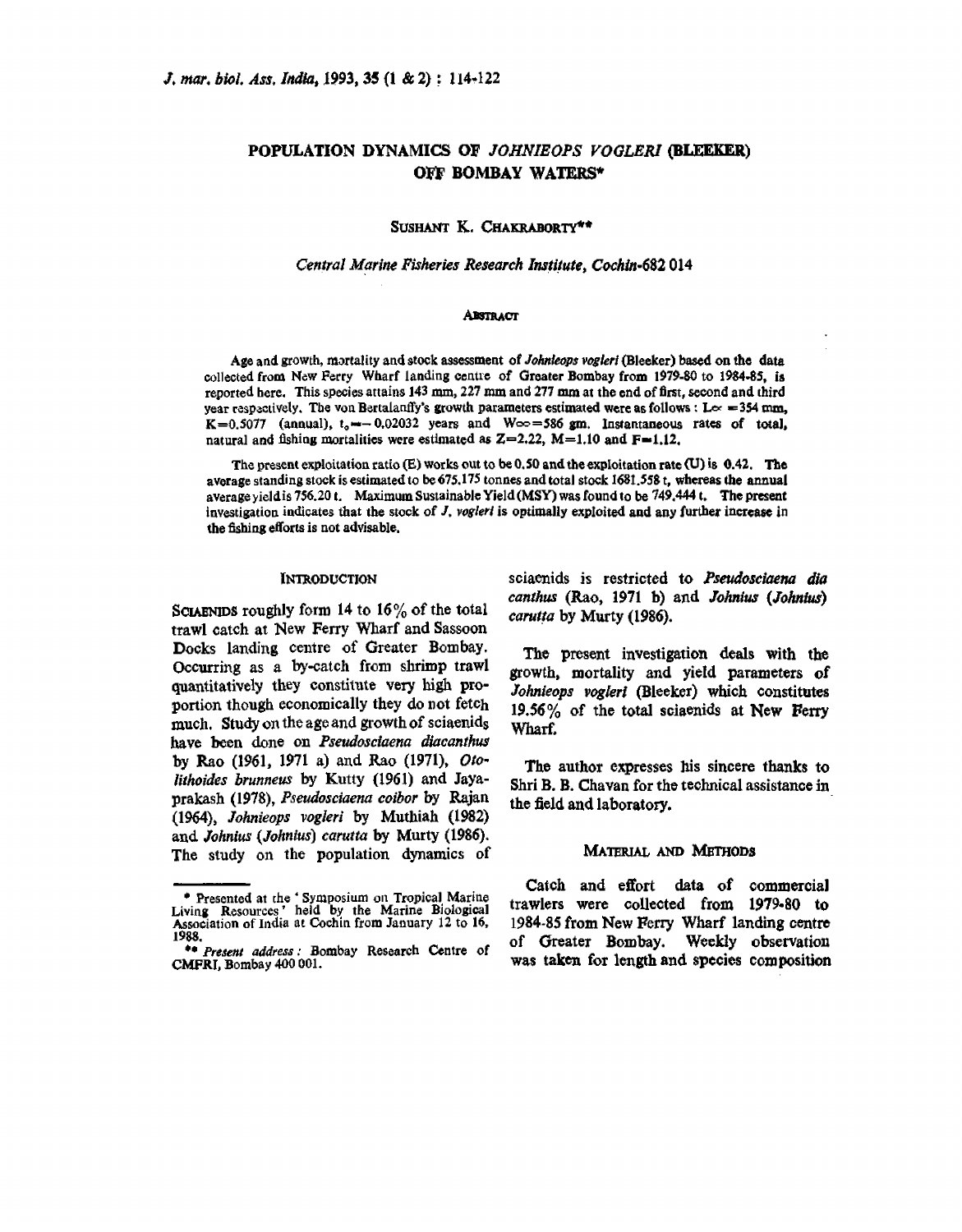and day's catch. The estimated numbers in each length groups were raised to day's and subsequently to month's catch. Length data was grouped in 5 mm class intervals for the study of growth. Scatter diagram technique (Devaraj, 1982) has been used for the present study. Growth was estimated by employing the von Bertalanffy's (1938) growth formula expressed as

$$
L_t = L\infty \left(1 - e^{-k(t-t_0)}\right)
$$

Where Loo is the asymptotic length, K is the growth coefficient and  $t<sub>o</sub>$  is the age at which the fish would have its length zero. Loo and K were estimated by using Ford (1933) and Walford (1946) plot of  $L_{1+1}$  against  $L_i$  given by the expression

$$
L_{t+1} = L\infty (1-e^{-k}) + e^{-k} L_t
$$

and  $t_0$  was estimated by employing following regression;

$$
-\log e\left(\frac{L_{\infty}-L_i}{L_{\infty}}\right) = -K_i^* + K_i
$$

Length-weight relationship was fitted by the method of least squares

$$
W = a l^b \text{ or } \log w = \log a + b. \text{ (log 1)}
$$

where  $W =$  weight in gm, 1 is the length in mm and' a ' and • b ' are constants.

Instantaneous rate of total mortality (Z) was estimated by length-converted catch curve method of Pauly (1982) using the relationship

$$
Log e (N/\triangle t) = a + b.t
$$

where  $\Delta t$  is the time taken to grow from the lower limit to the upper limit in each length class, 'N ' is the numbers caught in each length group, 'a' is the Y-axis intercept,  $b' = Z$  with the sign changed and 't' is the mid-point in each length group. Here only the descending right limb of the curve is taken for the estimation of  $Z'$ .

Instatanneous rate of natural mortality ' M ' was estimated by Cushing's (1968) method using the formula

$$
Z = M = \frac{1}{t_{\text{max}} - t} = \log e \frac{N_0}{N t_{\text{max}}}
$$

where  $N_t$  is the number of one year old fishes and  $N_{\text{max}}$  is the numbers at maximum age in a fish population.

'M' was also estimated by employing Pauly's (1980) formula given as

Log  $M = -0.0066 - 0.279$  Log Loo + 0.6543  $log K + 0.4634 log T$ .

where  $\text{L}\infty$  is in cm, K is annual and T is the mean temperature in degrees contrigrade, which was taken as 28°C from Bapat *et al.* (1982).

The fishing mortality coefficient  $'F'$  was estimated by substituting ' $Z'$  from 'M' *i.e.* 

 $F = Z - M$ 

Independent estimate of ' $F'$ ' was also made following the method of Allen (1953) where U is estimated by the relationship

$$
U = \frac{Lc}{\overline{L}}
$$
 where Lo is the length at

first capture and  $\vec{L}$  is the mean length. Once U is estimated, F is obtained by the formula

$$
F = \frac{UZ}{1-e^{-z}}
$$

The rate of exploitation (U) was estimated by the equation given by Beverton and Holt (1957) and Ricker (1975) written as

$$
U = \frac{F}{Z} \quad (i^{-\bullet - 2})
$$

Total stock and standing stock was **esti**mated by the relationship  $Y/U$  and  $Y/F$ respectively where Y is the yield in tonnes.

The exploitation rate (E) was estimated by the relationship

$$
E = -\frac{F}{Z} - \frac{F}{F + M}
$$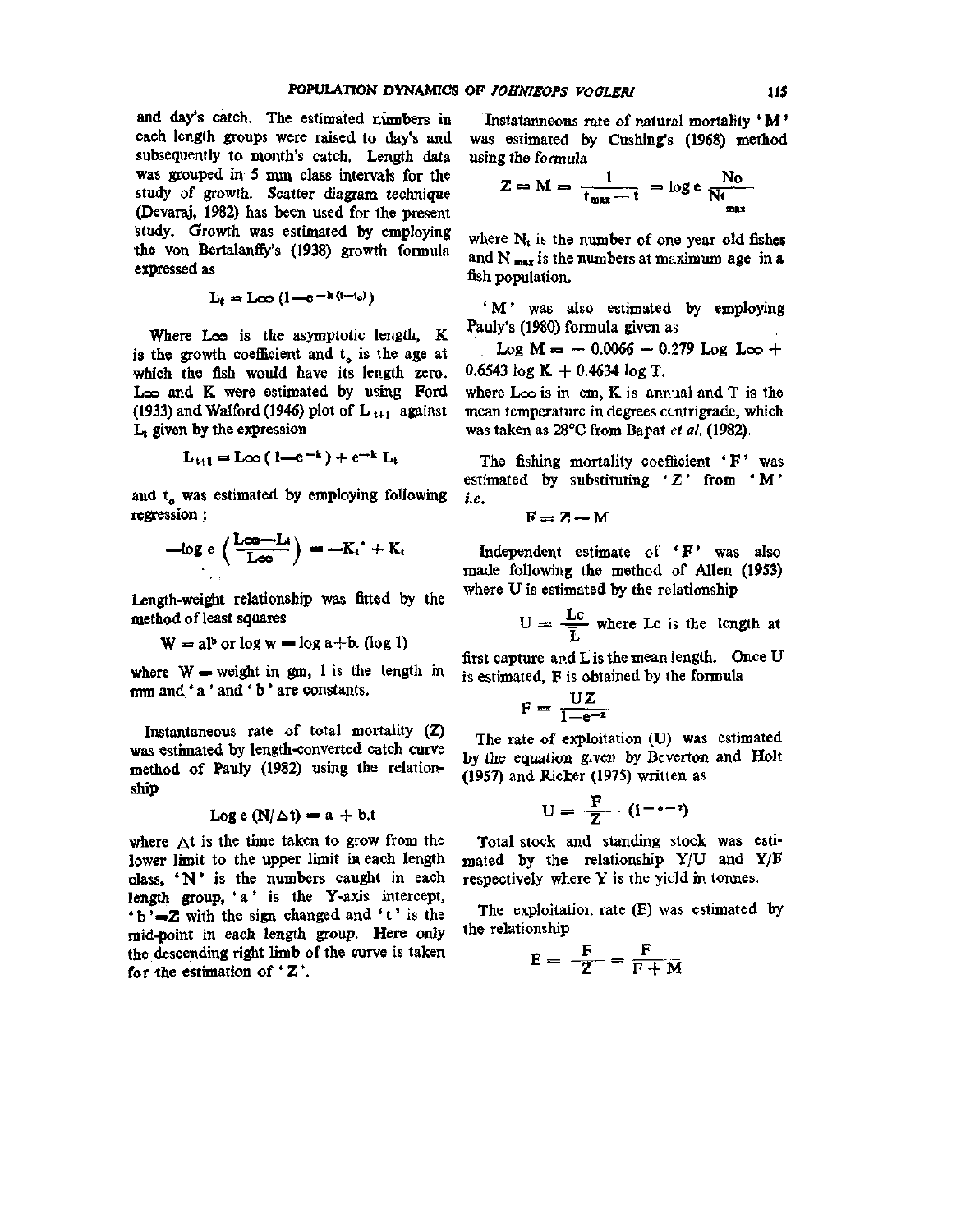The yield-per-recruit was estimated by employing the dynamic pool model of Beverton and Holt (1957) and Ricker (1975) given as

Y = FRW
$$
\infty
$$
 e<sup>-M</sup> (tc-tr) $\left[\frac{1}{F+M}\right]$   
=  $\frac{3e^{-k (tc - t_0)}}{F + M + K} + \frac{3e^{-k (tc - t_0)}}{F + M + 2K} - \frac{e^{-3k (tc - t_0)}}{F + M + 3K}\right]$ 

where tr=age at entry into the fishing area and  $tc = age$  at first capture which was determined by following Beverton and Holt (1957).

The 'a' and 'b' values are in length-weight relationship with length in cm and I<sub>o</sub> being the length in cm when the age is zero.

Maximum Sustainable Yield was estimated by Gulland's (1979) method given as

Py=Zt X 0.5 X Bt where Z is the exponential rate of total mortality in the year t and  $B_t$  is the standing stock.

#### **RESULTS**

Age and Growth: Length frequency data collected for a period of s x years from 1979-80 to 1984-85 at New Ferry Wharf is represented



Ro. 1. Scatter diagram of length frequency data of/, *vogleri.* 

Potential yield-per-recruit  $(Y')$  was estimated in the scatter-diagram (Fig. 1). Since smaller from the equation developed by Kutty and Qasim (1968) given as

 $Y' = ae^{-x} M(y+tv) [L\infty (-L\infty - 1_0) e^{-k(y)}]$ where ty the optimum age of exploitation was estimated from the relation

$$
e^{kty}=\frac{(L\infty-l_0)\ (b.K+M)}{ML\infty}
$$

and 1, from

$$
1_0 = \text{Loc } (1 - e^{-k(t - t_0)}).
$$

fishes were not represented in the trawlers, samples were also collected from ' dol' netters for three years (1981 to 1983) to supplement the data. The smallest fish obtained from ' dol' and trawl net were 20 mm and 95 mm respectively. The estimated length at the end of first, second and third year was 143, 220 and 277 mm respectively. The empirical values of growth obtained by modal progression and the calculated length based on VBGF is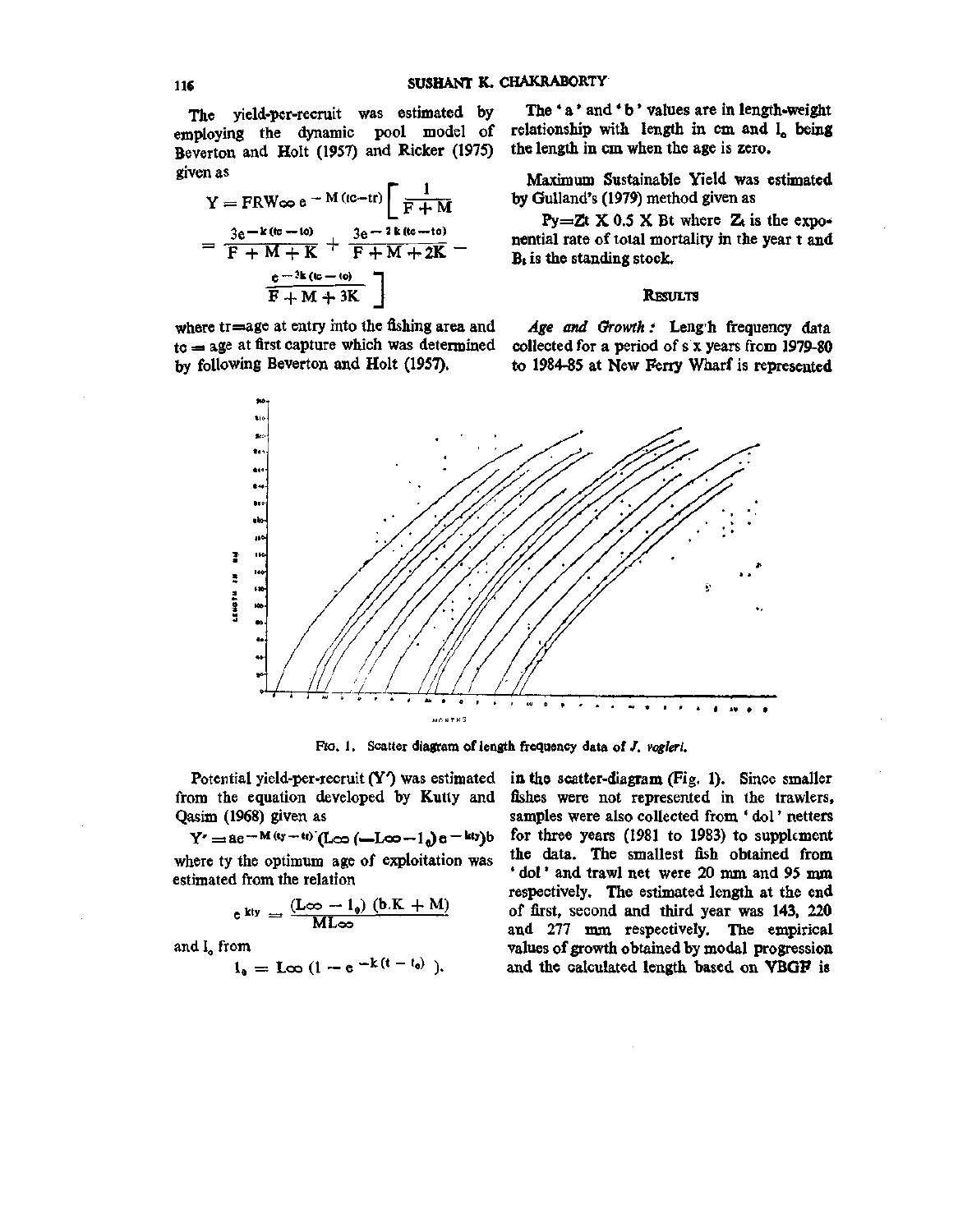given in Fig. 2. Ford-Walford plot is presented in Fig. 3. The  $\text{L}\infty$  was estimated as 354 mm and  $K = 0.5077$  (annual). Loo of 354 agrees closely to the largest fish of 324 mm observed in the population,  $t_{\alpha}$  was estimated as —0.02032 years. For the estimation of Woo length-weight studies was done for male



pro. 2. Von Bertalanify growth curve for /. *vogleri.* 

and females. The regression coefficients of both the sexes were tested for its significance by analysis of covariance following Snedecor and Cochran (1967). As it was found to be insignificant at 5% level the data of both the sexes were pooled together and a common formula was obtained for the estimation of Woo.

 $Log W\infty = -5.584377 + 3.27664 log L and$ the W $\infty$  estimated as 586 gm.

#### MoRTAUTY ESTIMATES

Average 'Z' of 2.22 was estimated by following length-converted catch curve method (Table 1). Annual average 'Z ' ranged from lowest of 1.74 in 1983-84 to highest of 2.70 in 1984-85. For the estimates of 'Z' only the descending right limb of the curve was taken (Fig. 4).

Natural mortality coefficient of 1.1 was obtained by following Cushing's and Pauly's method.

By substituting Z from M fishing mortality coefficient F was estimated as 1.12.

$$
F = 2.22 - 1.1 = 1.12
$$

Independent estimate of  $F'$  was also done by Allen's (1953) method. The average value of  $\mathbf{F}$  obtained by this method was 1.21 (Table 2). The ' F ' obtained by independent estimate does not differ much from one estimated by subtracting M from Z. For further estimates of  $F$  of 1.12 was taken into consideration.

#### STOCK ASSESSMENT

The average total stock  $(Y/U)$  and average standing stock  $(Y/F)$  was estimated as 1681.588 t and 675.175 t respectively (Table 1).



FIG. 3. Ford-Walford plot of L<sub>t</sub> against  $L_1 + 1$ .

### YIELD PER RECRUIT

The smallest fish observed from trawl-net during the present study was 95 mm. This was converted to age by VBGF and was found to 0.6 years. This was taken as t<sub>r</sub>. Age at first capture  $(t_c)$  was estimated as 1.0 years. Yield curve was constructed at different value of  $'F'$  keeping the age at first capture (to)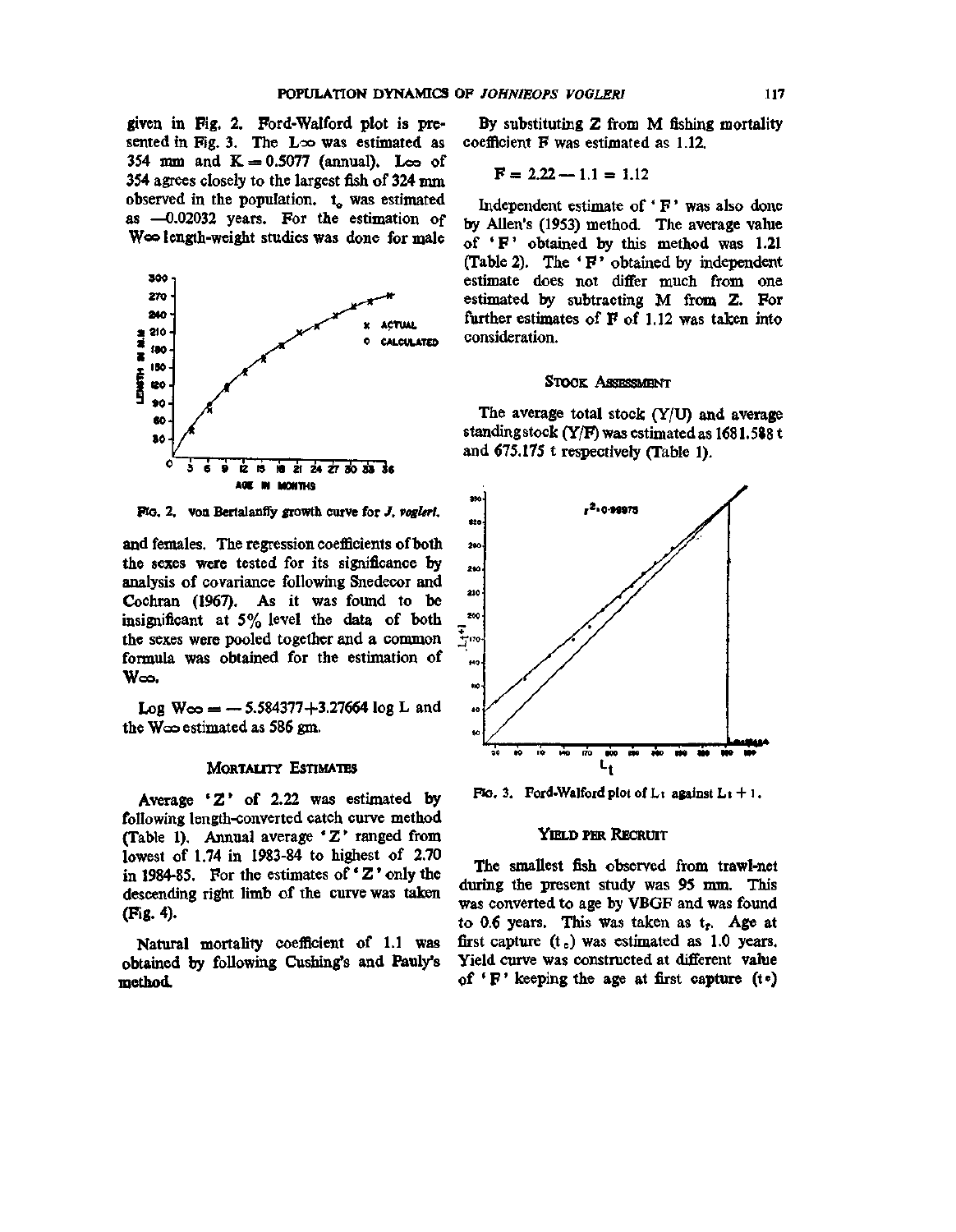constant (Beverton and Holt 1957). The Yw/R at the present  $F$  of 1.12 was 28.5816 gm as compared to 30.388 gm at  $F_{max}$  of 2.0428 (Fig. 5).

Average maximum sustainable yield of 749.44 t was estimated by Gulland's method as compared to an average yield of 756.20  $\ell$ (Table 1).



Fio. 4. Length converted catch curve for the estimation Z.

#### **DISCUSSION**

A yield isopleth diagram depicting the isolines of yield for varying levels of  $t_c$  on the Y-axis and E on the X-axis is prepared from the yield table (Beverton and Holt 1966). Both eumetric fishing curve BB' and MSY curve AA' converge on a point vertically above Foo indicating the potential yield per recruit of 37.00965 gm as the optimum age of exploitation of 1.60 years (198 mm) (Fig. 6).

The growth coefficient K is closely related to the longevity of the fish and hence the size (Loo) it attains in its life time. Among the Indian sciaenids work has been on *Pseudosciaena coibor* (Rajan, 1964), *Pseudosciaend diacanthus* (Rao, 1961 ; Rao, 1971), *Otolithoides brunneus* (Kutty, 1961; Jayaprakash, 1978).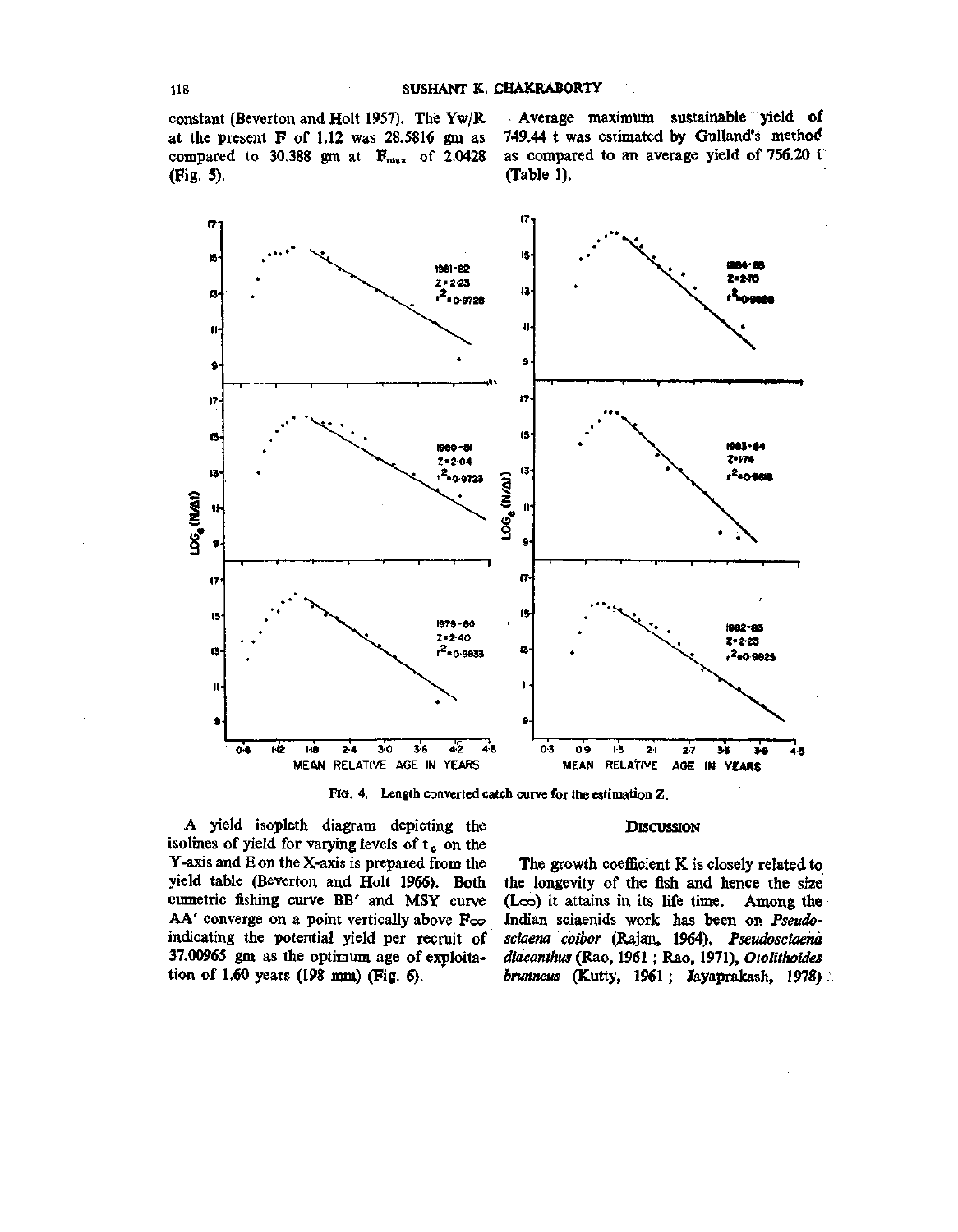*md Joknius {Johnius) earutta* (Murty, **1986).**  The Loo and K of these fishes is given in Table 3. All of them follow the inverse relationship between Loo and K.

277 at the end of first, second and third year respectively. Muthiah (1982) assumed the fish to attain 290 mm at the end of third year. K and Loo has not been estimated by him.

| Year                 |                      | Total<br>mortality<br>* z * | Fishing<br>mortality<br>$\cdot$ F $\cdot$ | <b>Exploitation</b><br>Rate<br><b>'U'</b> | Yield $(Y)$<br>in tonnes | Total<br>stock<br>(Y/U) | Standing<br>stock<br>(Y/F) | <b>MSY</b> |
|----------------------|----------------------|-----------------------------|-------------------------------------------|-------------------------------------------|--------------------------|-------------------------|----------------------------|------------|
| 1979-80              | $\ddot{\phantom{1}}$ | 2.4                         | 1.3                                       | 0.4925                                    | 597.998                  | 1214.209                | 459.998                    | 551.997    |
| 1980-81              | $\ddot{\phantom{1}}$ | 2.04                        | 0.94                                      | 0.4008                                    | 933.668                  | 2329.511                | 993.263                    | 1013.128   |
| 1981-82              | $\ddot{\phantom{1}}$ | 2.23                        | 1.13                                      | 0.4522                                    | 805.482                  | 1781,251                | 712.815                    | 794.788    |
| 1982-83              | $\ddot{\phantom{0}}$ | 2.23                        | 1.13                                      | 0.4522                                    | 843.084                  | 1864.405                | 746.92                     | 832,815    |
| 1983-84              | $\ddot{\phantom{0}}$ | 1.74                        | 0.64                                      | 0.3032                                    | 627.317                  | 2068.987                | 980.182                    | 852,758    |
| 1984-85              | $\ddot{\phantom{1}}$ | 2.7                         | 1, 6                                      | 0.5527                                    | 729,638                  | 1320.133                | 456.023                    | 615.631    |
| Average <sup>*</sup> | $\ddot{\phantom{1}}$ | 2.22                        | 1.12                                      | 0.4497                                    | 756,197                  | 1681.558                | 675,175                    | 749.444    |

TABLE 1. Estimation of Z, F and U, total stock, standing stock and MSY of Johnieops vogleri (Bleeker)

• Average is for Z and yield only.

Muthiah (1982) has reported that *J. vogleri*  (Bleeker) from Bombay waters attains 158, 240 and 290 mm at the end of first, second and third year respectively which differs slightly



FiQ. 5. Yield curve of *J. vogleri.* 

**from** the age estimated at the present investigation\* where it is estimated as **143,** 227 and

The problem of natural mortality coefficient 'M' has been amply discussed by many authors. Tropical multispecics fishery are often exploited and time series-data on  $Z'$  and efforts 'f' are generally not available. It is for this reason 'M' most often cannot be estimated by any conventional method (Pauly, 1980). Since effective efforts are difficult to obtain a number of methods are to be tried to arrive at reasonable estimate of ' M'. The estimation of' M' by Pauly's method is reasonable in the sense it is not very different from the true values as opposed to *e.g.* estimate based on a plot of Z against efforts which can sometimes produce completely erroneous values of 'M' including negative values (Ricker, 1975). ' M' estimated by Cushing's and Pauly's method gave an identical value of M=1.1. Since independent estimate of  $\mathbf{F}$  (1.21) was close to the  $\mathbf{F}'$  estimated by substituting  $\mathbf Z$ from M (1.12) it further confirms the reasonable estimate of  $^{\circ}$  M  $^{\circ}$  by following the above two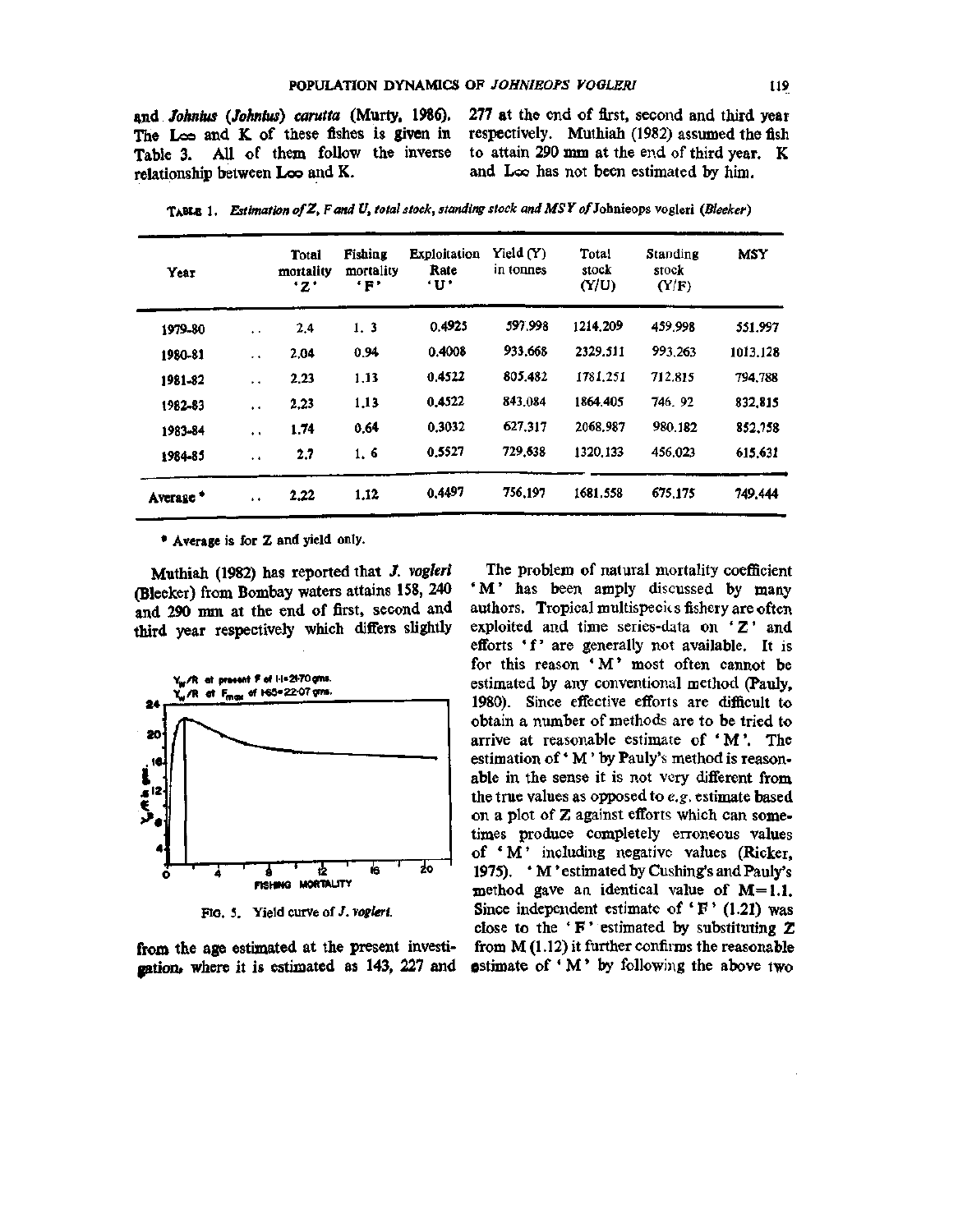methods. It also closely agrees to M of 1.0 for /. *carutta* estimated by Murty (1986) by following Pauly's equation as this is also a lesser sciaenid falling in the same length group  $(L_{\infty} = 333 \text{ mm})$ .

the M/K ratio of 1.64 for *Pennahia macropthalamus* from Manila Bay the range beccmes narrower *i.e.* from 2.11 to 2.61. For /. *vogleri*  it is 2.16 thus proving the constancy of M/K ratio for a family or similar taxonomic group



Fio. 6. Yield isopleth diagram of /, *vogleri.* 

| <b>TABLE 2.</b> Independent estimate of $F'$ |  |  |  |
|----------------------------------------------|--|--|--|
|----------------------------------------------|--|--|--|

| Year    | Total<br>mortality<br>estimate<br>'Z' |      | U<br>(1/1c) | <b>Estimate of</b><br>F |  |
|---------|---------------------------------------|------|-------------|-------------------------|--|
| 1979-80 |                                       | 2.4  | 0.4773      | 1.20                    |  |
| 1980-81 |                                       | 2.04 | 0.3836      | þ,<br>ţ.<br>1.23        |  |
| 1981-82 | $\mathbf{H}$ .                        | 2.23 | 0.4355      | ÿ.<br>1.22              |  |
| 1982-83 |                                       | 2.23 | 0.4355      | 1.08                    |  |
| 1983-84 | $\cdot$                               | 1.74 | 0.2636      | 1.14                    |  |
| 1984-85 |                                       | 2.70 | 0.5382      | 1.40                    |  |
| Average |                                       | 2.22 | 0.4256      | 1.21                    |  |

The M/K ratio is found to be constant for closely related species and sometimes for similar taxonomic groups (Beverton and Holt, 1959; Banerjee, 1973). The M/K ratio of some of the sciaenids is given in Table 3 which shows that it ranges from 1.64 to 2.61. If we eliminate

All the species of sciaenids are landed a. by-catch of shrimp trawlers at New Ferry Wharf, The percentage of shrimps in the total catch is 33.13% and of lesser sciaenids is 14.48% (Chakraborty *et al,* 1983). The sciaenids rank first among the by-catch. Though weight-wise they are substantial, but as far as economic returns are concerned they do not fetch much. Nevertheless, by catches are not of negligible interest to the directed fishery. The value of minor fishes can make all the difference between a profitable and non-profitable trip (GuUand, 1983). It is seen that because of the target fishery (prawns here), some of the by-catches are very adversely affected, as very small sizes of these finfishes are landed which would have grown to bigger sizes. If the size at first capture is below the current overall rate of fishing, the occurrence of the by-catch would adversely affect the future by-catch population. Suggestions based on single species is often criticised for its ignoring the interaction of species in the same ecosystem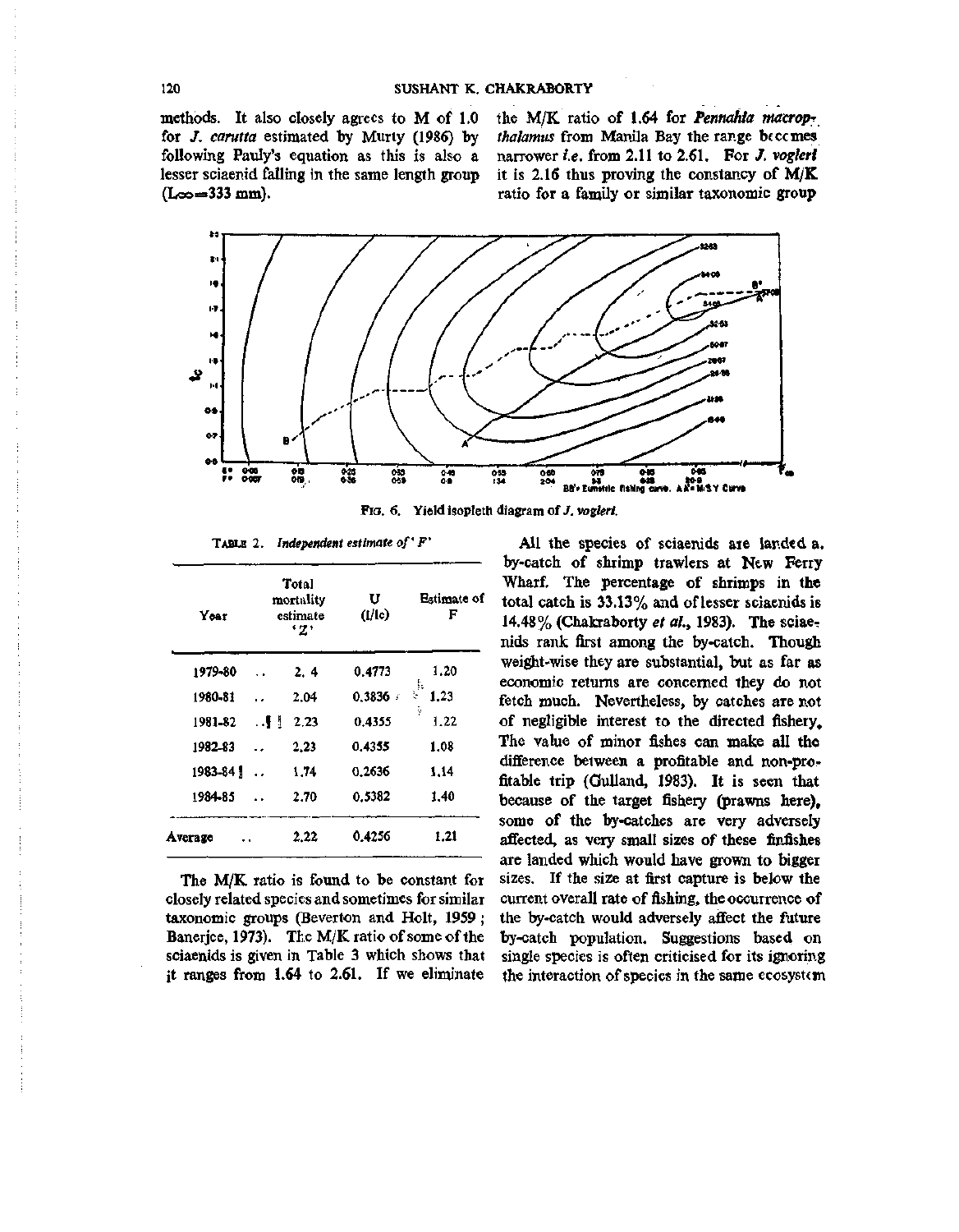## **POPULATION DYNAMICS OF** *JOHNlEOfS VOGLEMl* **121**

that any assessment of the effect of proposed optimum age of exploitation of 1.60 years. But changes in a fishery through regulatory means beyond E 0.70 the curve ascends very slowly like increasing or decreasing the fishing or almost reaching an asymptote. At the present altering the mesh size of the effect of all the F of 1.12 the E has already reached 0.50.

with inter-related species. It is thus essential potential yield per recruit of 37.00965 gm at

| <b>Species</b>              | Country/Place of occurrence              | Body size/<br>L in cms | ĸ      | м     |      | M/K Reference/Author        |
|-----------------------------|------------------------------------------|------------------------|--------|-------|------|-----------------------------|
| D. russelli                 | San Miguel Bay                           | $17.5*$                | 0.95   | 2.01  |      | 2.11 Ingles and Pauly, 1984 |
| Otolithus ruber             | San Miguel Bay                           | $25.5^*$               | 0.44   | 1.025 |      | 2.32 Ingles and Pauly, 1984 |
| Pennahia<br>macropthola mus | Manila Bay                               | $26.5^{\circ}$         | 1.4    | 2.30  | 1.64 | Ingles and Pauly, 1984      |
| Pennahia<br>macropthalamus  | San Miguel Bay                           | 20.0                   | 0.6    | 1.43  | 2.38 | Ingles and Pauly, 1984      |
| Pseudosciaena<br>diacanthus | Arabian Sea-Bombay-<br>Saurashtra, India | 122.14                 | 0.315  | 0.83  | 2,61 | Rao, 1971 b                 |
| Johnius carutta             | Bay of Bengal, Kakinada,<br>India        | 33.33                  | 0.44   | 1.0   | 2.27 | <b>Murty</b> , 1986         |
| Johnleops vogleri           | Arabian Sea, Bombay waters,<br>India     | 35.4                   | 0.5077 | 1.1   |      | 2.16 Present investigation  |

|  |  |  |  |  |  | <b>TABLE 3.</b> $M/K$ ratio of a few species of sciaenids |
|--|--|--|--|--|--|-----------------------------------------------------------|
|--|--|--|--|--|--|-----------------------------------------------------------|

**• Indicates the largest fish observed in the population.** 

into consideration.

In the present investigation we have observed that the total stock of /. *vogleri* is 1681.558 t and standing stock  $675.175$  t as compared to as average yield of 756.20 tonnes. The yield isopleth diagram shows that the eimetric fish curve and MSY curve meet at Foo giving

species in that particular gear should be taken Gulland (1971) has suggested that E—0.5 which he terms as Eopt should be maintained for all stocks as E beyond 0.5 is harmful for the stock.

> Since at the moment the stock of J. vogleri is optimally exploited any further increase in the fishing mortality would be detrimental to the stock.

#### **RB'ERENOB S**

**AlXEN, K. R. 1953. A method for computing optimum size limit for a fishery.** *Nature,* **172 (4370): 210.** 

**BANERn, S. K. 1973. An assessment of the exploited pelagic fisheries of the Indian Seas. Proceed-ings of the Symposium on living resources of the seas around India.** *Sepcial Publication, Central Marine Fisheries Research Institute, Cochin,* **pp. 114-136.** 

Babat, S. V., V. M. Deshmukh, B. Krishnamoorthi,<br>C. Muthiah, P. V. Kagwade, C. P. Ramamirtham,<br>K. J. Mathew, S. Krishna Pillai and C. Mukundan **1982. Fishery resources of the Exclusive Economic Zone of northwest coast of India.** *Bull. Cent. Mar. Fish. Res. Inst.,* **33 : 1-86.** 

**BERTALANFFY, L. VON 1938. A quantitative theory of organic growth.** *Hum. Biol.,* **10: 181-213.**